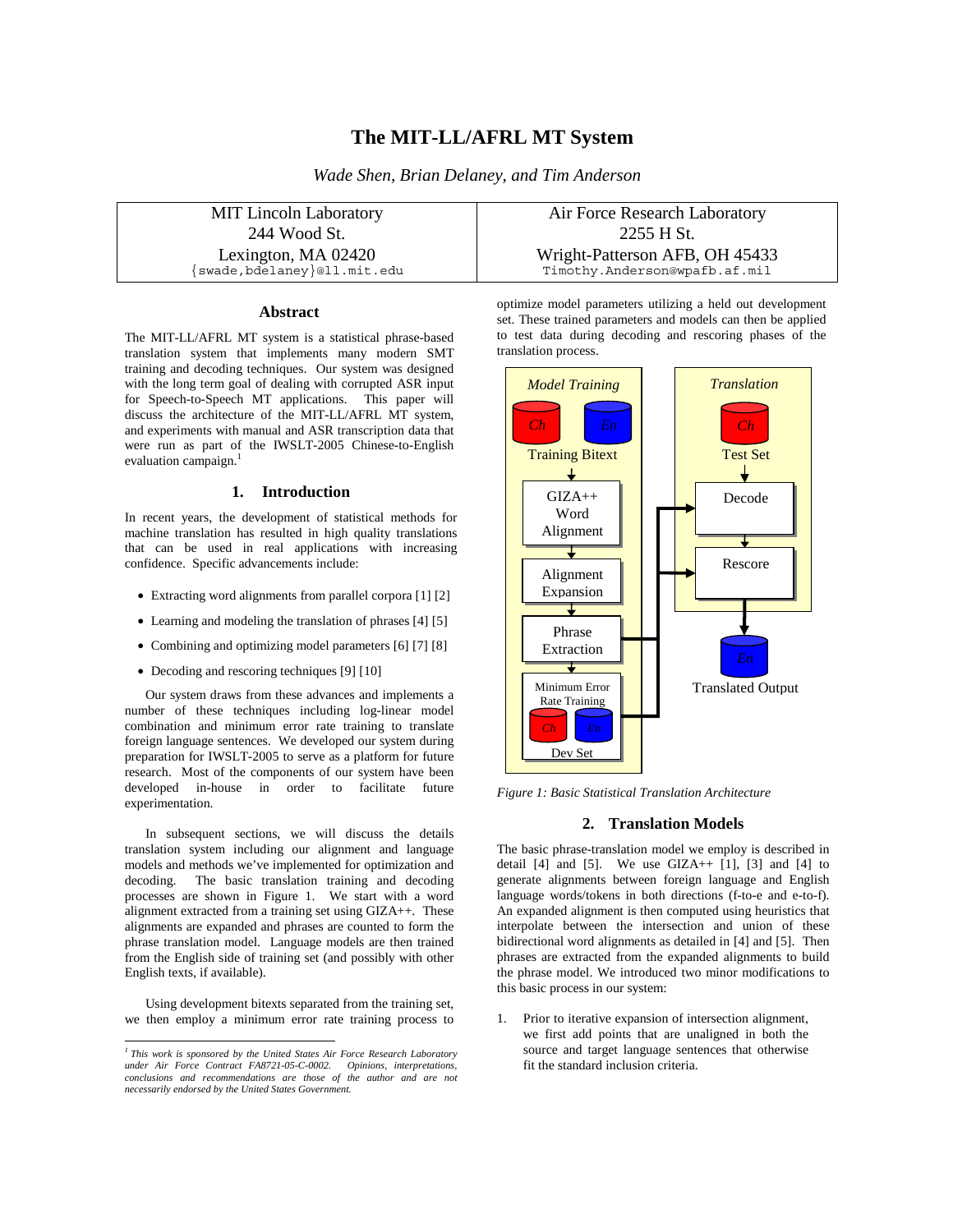2. We introduced a target phrase length factor during phrase extraction that limits target phrases to *Length(source) \* TargetLengthFactor*.

The combination of these two enhancements provided a two point improvement in BLEU score on the IWSLT-2004 development set in the supplied data condition.

We extract translation models for both translation directions (i.e. *P(f|e)* and *P(e|f)*). In addition to these models, we add lexical weights extracted from the expanded alignment process in both translation directions [5] and a fixed phrasepenalty [11].

#### **3. Distortion Model**

For this evaluation we used a simple distortion model that was described by Koehn et al in [5] and shown here:

$$
P_D(e | f) = \exp(-\sum_{i} |(FinalW_{i-1} + 1) - FirstW_i|) \quad (1)
$$

where *FinalW<sub>i−1</sub>* is the position of the final word of the previous phrase and  $FirstW<sub>i</sub>$  is position of the first word of the current phrase. Although simple, we found this model to be very effective for the Chinese-to-English task. Additional constraints on distortion can be chosen to limit the phrase reordering during search, however we chose not to limit distortion when decoding on the IWSLT05 test data.

### **4. Language Models**

We used the SRI language modeling toolkit to build language models [12]. A trigram language model is used during initial decoding. Two additional language models are introduced during rescoring and minimum error rate training: a four-gram language model, and a 5-gram class-based language model. All of these models were trained with modified Knesser-Ney interpolation as suggested by Goodman and Chen in [13] and [14].

#### **5. Minimum Error Rate Training**

Our system employs minimum error rate training to optimize parameter weights for each of the individual model components that are summarized in table 1. Many different optimization strategies have been proposed for combination of log-linear models (see [6], [7], [8] and [15] for further details). The algorithm we used is a variation of the method described by Och in [7]. In particular, we optimize each of these parameters assuming log-linear combination as given by

$$
\hat{P}(e \mid f) = \frac{\exp(\sum_{\forall M} \lambda_M h_M(f, e))}{\sum_{\forall e'} \exp(\sum_{\forall M} \lambda_M h_M(f, e'))}
$$
(2)

where  $\lambda_{\scriptscriptstyle M}$  represents individual model weights and  $h_{\mu}$  (*f*, *e*) represents the feature function associated with estimates from each individual translation/language model.

The optimization process attempts to sets parameter weights that minimize the overall error rate. To do this,

sentences from a development set are used to sample the error surface defined by the model parameters listed above and the loss function to be minimized. Each sentence is decoded to produce n-best translation output samples and a line search is then performed per sentence/model parameter to minimize the overall error rate.

This process yields a set of parameter weights for each model that can be then used for decoding and rescoring. The training is iterative in that n-best lists are created using the new parameters and merged with the existing n-best lists to increase the resolution of our sampling for each iteration. As reported by Och [7], this iterative procedure converges after 6-8 iterations.

| <b>Model Weight Parameters</b> |                                            |  |
|--------------------------------|--------------------------------------------|--|
| 1                              | $P(f e)$ – Forward Translation Model       |  |
| $\overline{c}$                 | $P(e/f)$ – Backward Translation Model      |  |
| 3                              | $LexW(f e)$ – Forward Lexical Weight       |  |
| 4                              | $LexW(elf) - Backward Lexical Weight$      |  |
| 5                              | <i>PPen</i> – Constant, per-phrase Penalty |  |
| 6                              | WPen - Constant, per-word Penalty          |  |
| 7                              | Dist – Distortion Model                    |  |
| 8                              | $Tri-LM - Trigram$ Language Model          |  |
| 9                              | $4-LM - Four-gram Language Model$          |  |
| 10                             | $ClassLM$ – Five-gram class-based LM       |  |

*Table 1*: Model Parameters used for minimum error rate training

## **6. Decoding**

For the IWSLT 2005 results that were submitted, we used Philip Koehn's Pharaoh Decoder [9]. Pharaoh is stack decoder with an A-star search heuristic. We have recreated similar results with our own in-house decoder, which was not ready before the submission deadline.

 Our in-house decoder utilizes a Viterbi graph search algorithm, where the graph is built from left to right a word at a time. Each node in the search graph contains a list of backpointers to previous nodes, the probabilities for each translation option, the trigram/bigram context needed for node expansion, and the best path so far. When creating new nodes, the number of nodes can be greatly reduced by using bigrams whenever a particular trigram does not exist in the language model. After all possible phrases are added for each word, both beam pruning and histrogram pruning are used to rid the search graph of unlikely candidate nodes based on the best path.

 This search algorithm offers fast decoding and easy generation of output word lattices by simply traversing the final data structure. In the case of monotone decoding, this search algorithm is capable of real-time decoding one word at a time (as from a speech recognizer).

 In order to include distortion in the search, additional information needs to be kept for each node including a word coverage vector, the distortion probability, and an estimate of the future cost. Nodes are connected to previous nodes only if the intersection of the word coverage vectors is empty. The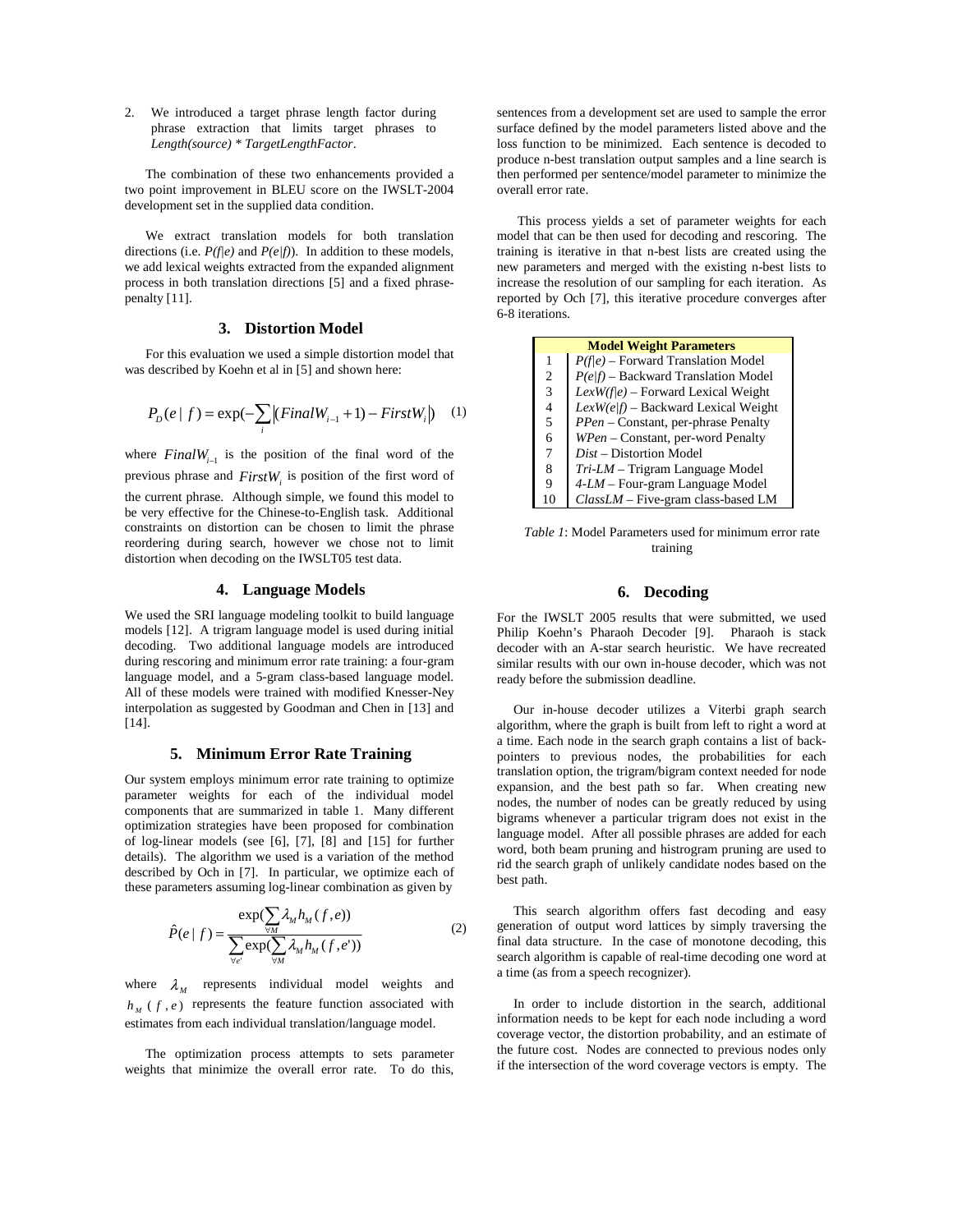future cost estimate is used so that all nodes can be pruned together (A-star search). This limits the search space enough so that unconstrained reordering can be used without running out of memory, but there is a possibility that the search will not be able to select a final path that covers all input words. In the case of a search failure, the search is restarted using improved future cost heuristics from the previous pass.

# **7. Results**

In this section, we present results from applying the system described above to the IWSLT 2005 evaluation. We present results from both manual and ASR transcription conditions in the supplied data track for Chinese-to-English translation.

Because the training data in this track is limited to 20,000 sentence pairs, we employed a number of small modifications to the basic phrase-model extraction procedure to minimize the number of out-of-vocabulary tokens during decoding. These techniques are described in the section below.

For both ASR and manual transcription conditions we did not limit distortion and the four-gram and class-based language models were applied during rescoring. For efficiency reasons we limited the decoder stack to 350 hypotheses.

# **7.1. Dev Set Experiments**

Two development sets were provided as part of the IWSLT 2005 evaluation campaign:

- **Devset 1:** Evaluation data from CSTAR 2003
- **Devset 2:** Evaluation data from IWSLT 2004

We used these tests to construct 3 other dev sets for more robust parameter optimization:

- **Devset 3:** first ½ of Devsets 1 and 2
- **Devset 4:** second  $\frac{1}{2}$  of Devsets 1 and 2
- **Devset 5:** sum of Devset 1 and 2

For minimum error rate training we held out one of devsets 1- 4 and tested against another devset (without overlap). Interestingly, devset sentences were generally longer in set 4 and, not surprisingly, scores were generally worse. Devset 5 was used to optimize final parameters for test set decoding. Tables 2 and 3 shows scores from different development run configurations.

| Dev  |       |       |
|------|-------|-------|
| Test |       |       |
|      |       | 36.64 |
|      | 42.00 |       |

*Table 2:* Devset 1 and 2 Results

| Dev  |       |       |
|------|-------|-------|
| Test |       |       |
|      |       | 42.44 |
|      | 33.84 |       |

*Table 3:* Devset 3 and 4 Results

Using devset 2 for development testing, we experimented with a number of different configurations of our basic SMT system. Table 4 shows the effect of different preprocessing options and training parameters on BLEU scores for devset 2.

| <b>Configurations</b>                                       | <b>BLEU</b> |
|-------------------------------------------------------------|-------------|
| Baseline: char seg., UTF-8, 4x TPF,                         | 39.12       |
| no opt (hand-tuned weights)                                 |             |
| $+$ lexbackoff                                              | 40.32       |
| $+$ lexbackoff $+$ 2x TPF                                   | 40.76       |
| $+$ lexbackoff $+$ 2x TPF $+$ Word Seg.                     | 34.12       |
| $+$ lexbackoff $+$ 2x TPF $+$ Optimization                  | 40.99       |
| $+$ lexbackoff $+$ 2x TPF $+$ extra LMs                     | 41.45       |
| $+$ lexbackoff $+$ 2x TPF $+$ extra LMs $+$<br>Optimization | 42.00       |

*Table 4*: Model Parameters used for minimum error rate training (TPF = Target Phrase Factor devset 1 was used for minimum error rate training).

Applying these settings and the optimization weights used for devset 2, we tested against each of the ASR outputs for devset 2. Table 5 shows results from each of ASR engine and their corresponding ASR for both 1-best and N-best ASR hypotheses:

| <b>ASR</b>   | N-best | N-best    | <b>BLEU</b> |
|--------------|--------|-----------|-------------|
|              | Length | Correct % |             |
|              |        | 68.7      | 26.15       |
| 2            |        | 80.9      | 32.30       |
| $\mathbf{a}$ |        | 87.3      | 35.08       |
|              | 20     | 80.1      | 28.37       |
|              | 20     | 91.8      | 36.90       |
|              | 20     | 94.5      | 37.68       |

*Table 5*: Devset 2 results with various ASR transcripts.

For each of the n-best  $> 1$  conditions we simply decode the entire ASR n-best list and merge results before rescoring. We did not weight ASR acoustic or language models for this experiment, but this remains to be explored in future experiments.

#### **7.2. IWSLT 2005 Manual Transcription**

We submitted results using multiple optimization parameters from different devsets (devset 5 parameters being primary). These results are shown in Table 6. As expected, optimizing with devset 5 yielded the best performance. Although our optimization loss function was based on BLEU-4, our system performed reasonably well with other metrics as well (METEOR, PER, NIST). It is also interesting to note that the additional 506 sentences of the CSTAR-03 development set did not provide us much gain over the IWSLT-04 set alone.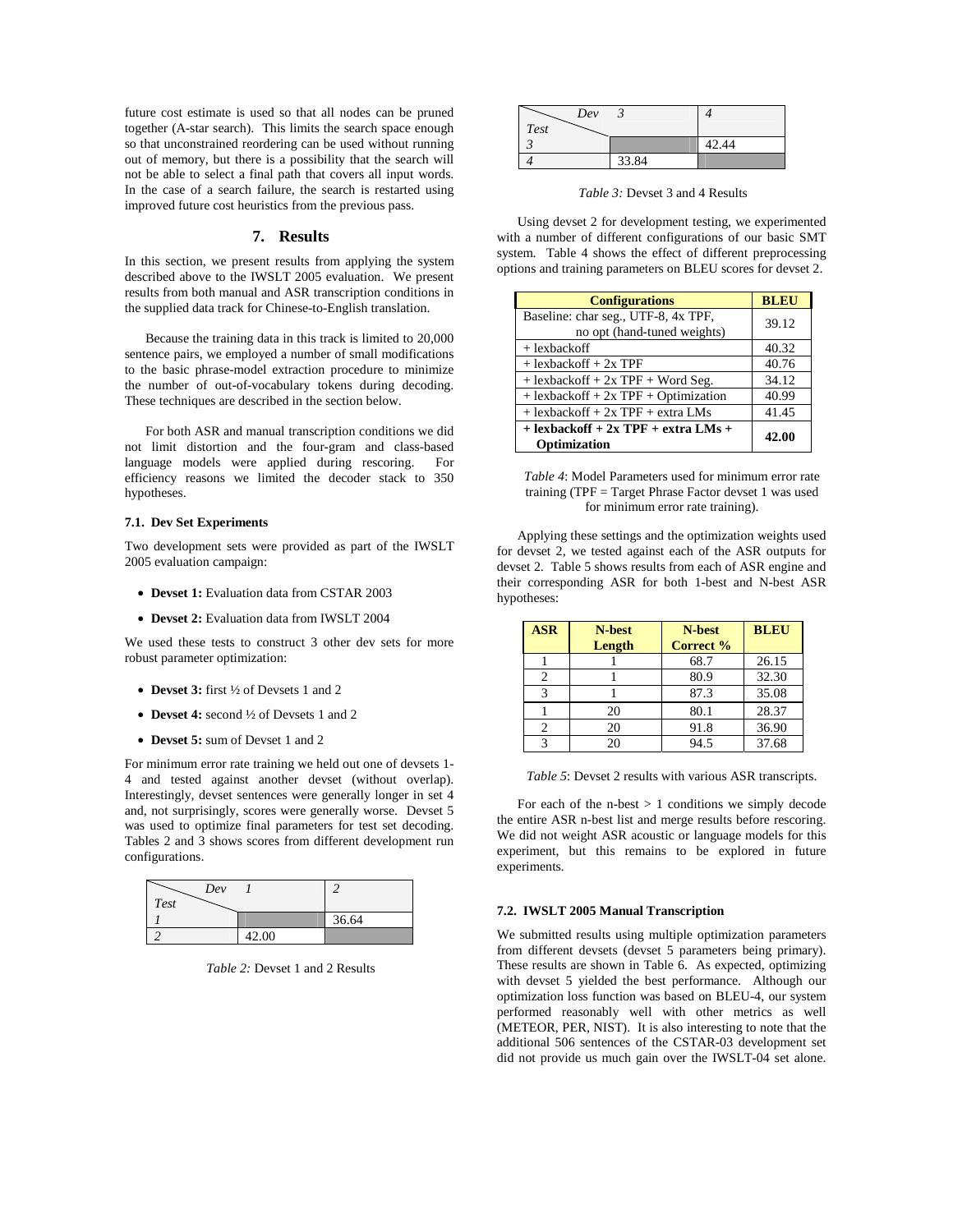Better language model rescoring seems to have made the biggest difference. As we did not fully examine language model training possibilities, it is possible that further improvements in this area may yield even better performance.

| <b>Configurations</b>                                     | <b>NIST</b> | <b>BLEU</b> |
|-----------------------------------------------------------|-------------|-------------|
| Devset 1 optimization                                     | 9.296       | 44.58       |
| Devset 2 optimization                                     | 9.307       | 44.83       |
| Devset 5 optimization (w/o<br>additional language models) | 9.151       | 43.44       |
| <b>Devset 5 optimization</b>                              | 9.311       | 44.96       |

*Table 6*: Test set scores with various optimization settings

# **7.3. IWSLT 2005 ASR Transcription**

Our primary submission for this track used n-best output from the ASR system. As we saw with our devset 2 experiments, n-best ASR output gives a gain of 2-3 BLEU points over the 1-best hypothesis.

| <b>Configurations</b>        | N-best | <b>NIST</b> | <b>BLEU</b> |
|------------------------------|--------|-------------|-------------|
|                              | Length |             |             |
| Devset 1 optimization        |        | 7.211       | 32.28       |
| Devset 2 optimization        |        | 7.208       | 32.27       |
| Devset 5 optimization        |        | 7.222       | 32.40       |
| Devset 1 optimization        | 20     | 7.633       | 35.62       |
| Devset 2 optimization        | 20     | 7.557       | 35.67       |
| <b>Devset 5 optimization</b> | 20     | 7.555       | 35.96       |

*Table 7*: Test set scores with various optimization settings

Again in this condition, our system's performance was quite reasonable, especially with respect to non-BLEU metrics. We expect that more efficient use of ASR model parameters (acoustic and language model scores, and perhaps lattice posteriors) we could yield even better performance.

#### **8. Discussion**

From experiments with both the development and test data, it is clear that better language modeling can increase the performance of phrase-based statistical machine translation systems as evidence from [16] and [17] also suggests. It is interesting to note that in the case of Chinese translation, distortion models seems to play a major role and, as such, further work is needed to design models that account for the reordering effects we see in Chinese. In past experiments, this has not necessarily been true, for instance with French to English translation monotone decoding often yields better performance.

We are just beginning to explore methods for fusing ASR and MT systems. From an anecdotal evaluation of our ASR MT results by a native speaker, we found that only 2 of 30 sampled sentences contained additional errors (relative to MT output from manual transcription). Both this and objective evaluation results from this evaluation are encouraging, but it is clear that much more work is needed to make the output of Speech MT usable. We expect that joint optimization of ASR model parameters and MT model parameters could yield

better results but careful research is needed to integrate ASR and MT parameter appropriately.

# **9. Acknowledgements**

We would like to thank John Luu at AFRL for his error analysis efforts after the evaluation. We would also like to thank Doug Jones for setting up an in-house MT evaluation test suite for benchmarking our development progress. Finally, thanks to the members of Lincoln Lab IST group for leaving us plenty of machines to run our test data.

# **10. References**

- [1] Brown, P., Della Pietra, V., Della Pietra, S. and Mercer, R. "The mathematics of statistical machine translation: Parameter estimation", *Computational Linguistics* 19(2):263--311. 1993.
- [2] Vogel, S., Ney, H., and Tillmann, C. "HMM-based word alignment in statistical translation", In *Proceedings of the 16th Conference on Computational Linguistics - Volume 2,* pp. 836-841, Copenhagen, Denmark, August, 1996.
- [3] Al-Onaizan, Y., Curin, J., Jahr, M., Knight, K., Lafferty, J., Melamed, I.D., Och, F.J., Purdy, D., Smith, N.A., Yarowsky, D., "Statistical machine translation: Final report", In *Proceedings of the Summer Workshop on Language Engineering*. John Hopkins University Center for Language and Speech Processing, Baltimore, MD 1999.
- [4] Och, F. J. and Hermann, N. "Improved Statistical Alignment Models", In *Proc. of the 38th Annual Meeting of the Association for Computational Linguistics*, pp. 440-447, Hong Kong, October, 2000.
- [5] Koehn, P., Och, F. J. and Marcu, D., "Statistical Phrase-Based Translation", In *Proceedings of the Human Language Technology Conference 2003 (HLT-NAACL 2003)*, Edmonton, Canada, May 2003.
- [6] Och, F. J. and Ney, H., "Discriminative Training and Maximum Entropy Models for Statistical Machine Translation". In *ACL 2002: Proc. of the 40th Annual Meeting of the Association for Computational Linguistics*, pp. 295-302, Philadelphia, PA, July 2002.
- [7] Och, F. J., "Minimum Error Rate Training for Statistical Machine Translation", In *ACL 2003: Proc. of the 41st Annual Meeting of the Association for Computational Linguistics*, Japan, Sapporo, July 2003.
- [8] Venugopal, A. and Vogel S., "Considerations in Minimum Classification Error and Maximum Mutual Information Training for Statistical Machine Translation", In *Proceedings of the Tenth Conference of the European Association for Machine Translation (EAMT-05)*, Budapest, Hungary, May 2005.
- [9] Koehn, P., "Pharaoh: A Beam Search Decoder for Phrase-Based Statistical Machine Translation Models", In *Proceedings of the Association of Machine Translation in the Americas (AMTA-2004)*, Washington, DC, October, 2004.
- [10] Ueffing, N., Och, F. J., Ney, H., "Generation of Word Graphs in Statistical Machine Translation", In *Proc. Conference on Empirical Methods for Natural Language Processing*, pp. 156-163, Philadelphia, PA, July 2002.
- [11] Thayer, I., Ettelaie, E., Knight, K., Marcu, D., Munteanu D. S., Och F. J., and Tipu, Q., "The ISI/USC MT